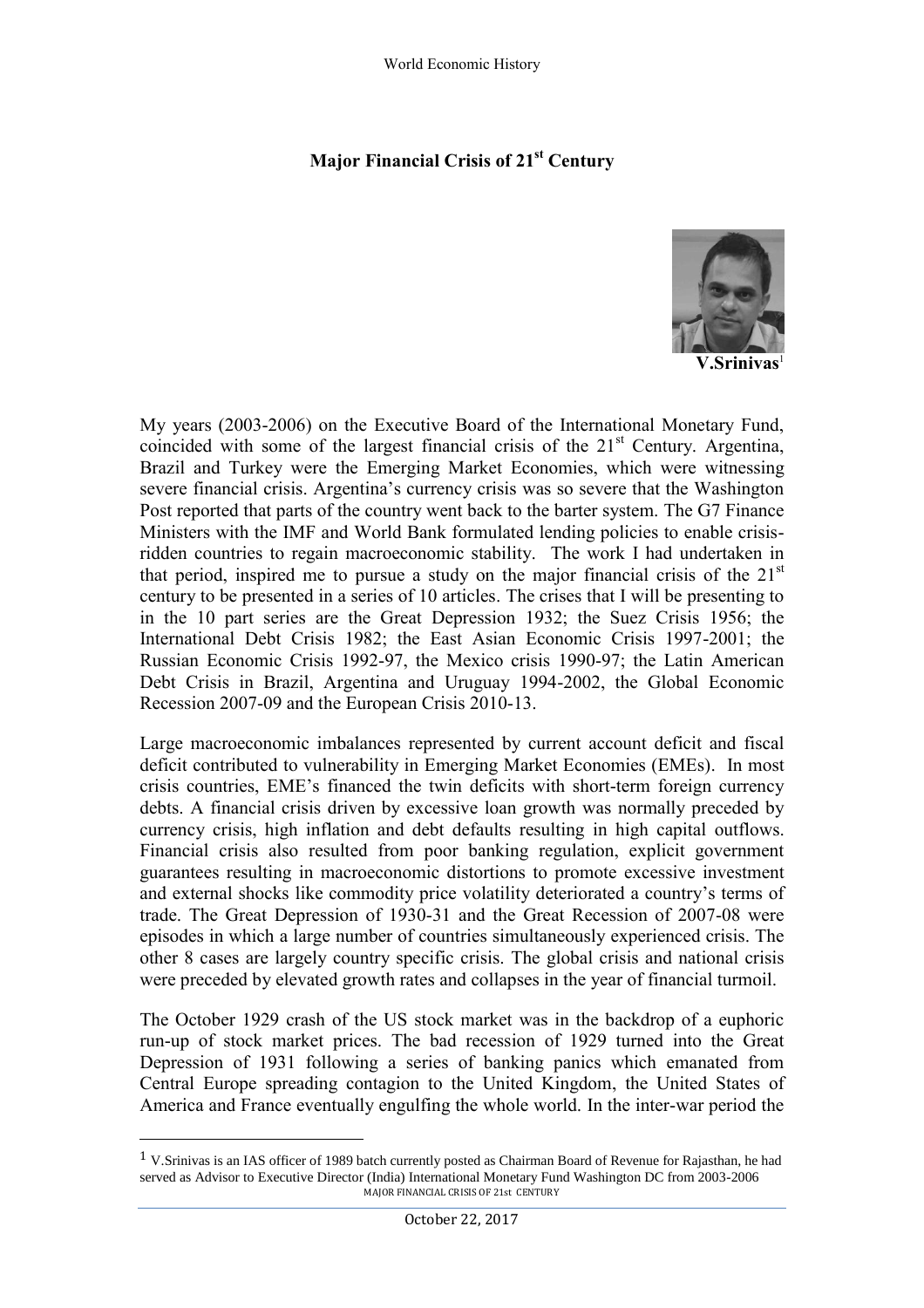United States was running a significant current account surplus and Germany a significant current account deficit. Public and private sectors of Germany borrowed in dollar denominated bonds and credits from United States. The German credit boom was financed through a complex web of linkages in which banks of Germany, the Netherlands and Switzerland were involved. The German Central Bank – The Reichsbank did not provide adequate credit guarantees and credit risks were not covered. The financial crisis occurred in parallel in German and Swiss Banks and the resultant capital flight set off a banking sector crisis.

Egypt's nationalization of the Suez Canal in 1956 and the failed attempt to recapture it by France, Israel and United Kingdom had significant economic consequences resulting in all four countries seeking IMF financial assistance. The military action lasted two months and in the midst of the turmoil and uncertainty, a financial crisis erupted. The pound sterling came under heavy speculative pressure and United Kingdom witnessed short-term capital outflows.

The international debt crisis began on August 20, 1982 when the Mexican Finance Minister informed the bankers assembled in New York that Mexico could not repay the loan that was due and engulfed 20 countries. At the same time, Europe's commercial banks, which had a significant exposure to Poland, were informed of the need for rescheduling the terms of repayment. Similar requests were received from Romania, Hungary and Yugoslavia. The monetary contraction in the United States in the 1970-80 period resulted in a sustained appreciation of the US dollar. It made repayments in dollar terms impossibly difficult for most countries of Eastern Europe and Latin America. The commercial debt crisis erupted in 1982 and lasted till 1989.

A major financial crisis struck many East Asian countries in 1997. The East Asian economies, which were witnessing rapid growth and improvement in living standards suddenly, got embroiled in a severe financial crisis. The crisis was largely a result of large external deficits, inflated property and stock market values, poor prudential regulation, lack of supervision and exchange rate pegs to the US dollar resulting in wide swings to the exchange rates making international competitiveness unsustainable.

Amongst the National crisis that would be covered in this series are the Russian Crisis, the Argentine crisis and the crisis in Turkey. In August 1998 Russian Federation declared a default on its debts. There were difficulties in reaching a coherent rescue plan. The banking system paralyzed, the asset prices crashed, investors fled and millions of families plunged into poverty. In 2001-02, Argentina experienced one of the worst economic crisis in its history, with a 20 percent fall in output growth over 3 years, high inflation, government defaults on debt and a banking system paralyzed. The events of the crisis imposed major hardships on the people of Argentina. An economic crisis erupted in Turkey in 2001-02 caused by weaknesses in financial and corporate sectors, magnified by high inflation, depreciation of the Turkish lira and increase in interest rates during the crisis.

The 2007 Global Financial Crisis began as a sub-prime crisis, spread to a number of economies through a combination of direct exposures to sub-prime assets. It resulted in a gradual loss of confidence in a number of asset classes and drying up of wholesale financial markets. It exposed the financial imbalances in a number of